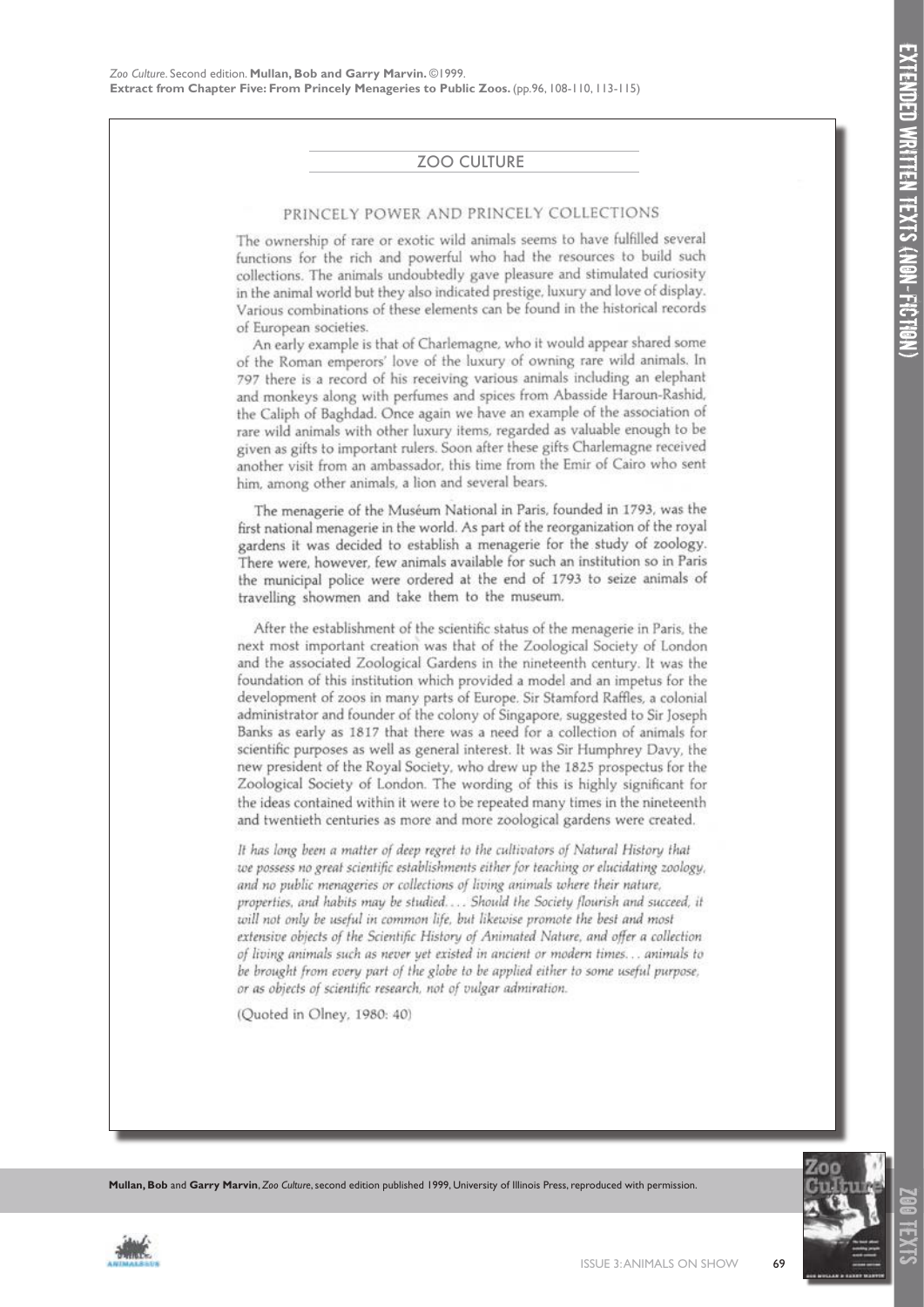It should be noted that London's Zoological Gardens were not established in order to provide a recreational facility for the general public, for when they opened on 27 April 1826 only members and their guests were admitted. This restriction lasted until 1940, when it was changed to Sunday mornings only; it was finally withdrawn in 1957. It was as a result of the opening of the Zoological Gardens to the public in London that the word 'zoo' came into international vocabulary, for it was the music-hall artist 'The Great Vance' who, in 1867, sang 'Walking in the zoo is the o.k. thing to do'.

#### CIVIC PRIDE AND THE DEVELOPMENT OF PUBLIC COLLECTIONS

In the nineteenth century there was a period of rapid expansion of zoologicalgarden construction, and many of these gardens were municipal institutions established in connection with public parks. In fact the oldest European municipal menagerie is that of Madrid, the old menagerie of Charles III. Of other European countries it was only really Hungary, Germany and France which had municipal zoological gardens, although there were probably only ten major zoological gardens in the world, all of which were in Europe. By about the mid-nineteenth century many of the major European cities had 'zoological gardens, and from Europe the movement spread to other parts of the world. Many were founded by groups of prominent citizens who felt that their city ought to have a zoological garden, and thus the whole matter became entangled with questions of civic pride.

It is perhaps a crude generalization, but in the main the late-nineteenth- and early-twentieth-century zoos consisted of 'postage stamp' type collections with as many creatures as possible represented, so that they were essentially museums of living creatures. There are two key features here. First we must consider the trends in the scientific zoological climate at the time of the formation of such collections, which can be seen as a representation of contemporary taxonomic interests in zoology and biology. Given the popular nature of the visit to the zoological garden this cannot be the whole story, and so we must also consider the general public which wanted to see a wide range of unusual and interesting animals. We must note, too, the increasing popularity of zoos during the twentieth century, for zoos have multiplied rapidly - up to 1920 there were about 120 zoos, by 1959 the International Zoo Yearbook lists 309, and, by 1978 883.



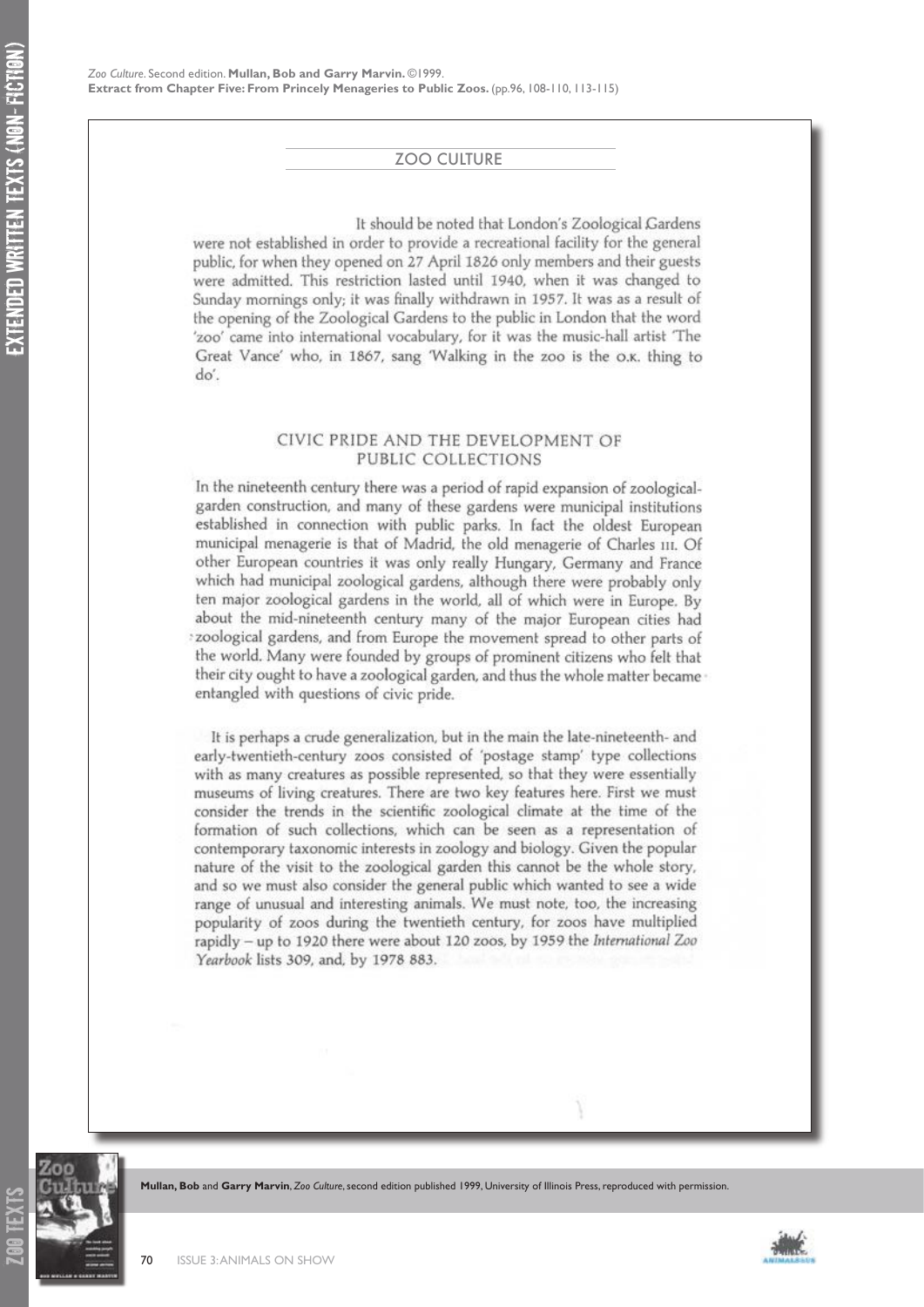In the latter part of the twentieth century there were changes of emphasis in zoology; animal behaviour was something which began to engage the attention of scientists, and this, combined with an interest in ecology and conservation, began to alter the nature of many major zoos. The visiting public, particularly those in north-west Europe, North America and Australia and New Zealand, were less interested in seeing the animals caged in the old menagerie-style buildings. This was combined with a general philosophical and emotional change in attitudes towards animals in these western industrial nations. In a nutshell, there developed what can best be called an anthropomorphic concern with animal welfare. Perhaps the key element in the modern progressive zoo is that nature is seen as an ideal to be copied and the animals, instead of being mere taxonomic specimens, are resituated in a replica of their environment. Instead of the animals having to adjust themselves to the zoo there is some attempt to have the zoo adjust itself to the animals. The complex interrelation of these themes brought about changes in exhibition philosophy in the zoos in many countries of the world.

Apart from the way in which animals are exhibited in zoological gardens, and the number and species actually exhibited, there have been few changes to the essential form of the zoological garden. Perhaps the only break with the mainstream zoological-garden tradition came in the late 1960s in Europe and particularly in England with the development of safari parks, a concept which is now found in many parts of the world. In these parks a range of animals are kept, but particularly prominent are those with big cats and other large African game animals. They are kept in open paddocks and are popular because the animals can be seen in spacious surroundings, and the public are thrilled at being able to drive close to them. In the early days many of these parks were associated with the stately homes of the aristocracy, and although the safari park was in some ways a novel development it is perhaps possible to see a precedent in the collections of wild animals which many members of the royal families, nobility and landed gentry have kept on their own estates. Examples abound in France, Germany, Hungary and other parts of eastern Europe, Scandinavia and Britain of parks where the owners attempted to acclimatize exotic species to a new environment. Often their motive was simply the aesthetic pleasure of having attractive creatures in their parks, but in many cases they hoped to produce a new creature for hunting or for some commercial purpose. For example, between 1892 and 1911, the Duke of Bedford in his park at Woburn had a collection of 2,000 mammals of some fifty-three species. The significant difference between these collections and the safari parks was that, in the latter, exotic species were introduced in order to bring paying visitors on to the land. The novelty of the safari park was, and is, that people could apparently enter the animals' territory. It was like being in the wild without discomfort, and with the additional guarantee that visitors would see the animals. Such a development could of course only come about with increasing affluence, because safari-park visits are dependent on car ownership.





zoo texts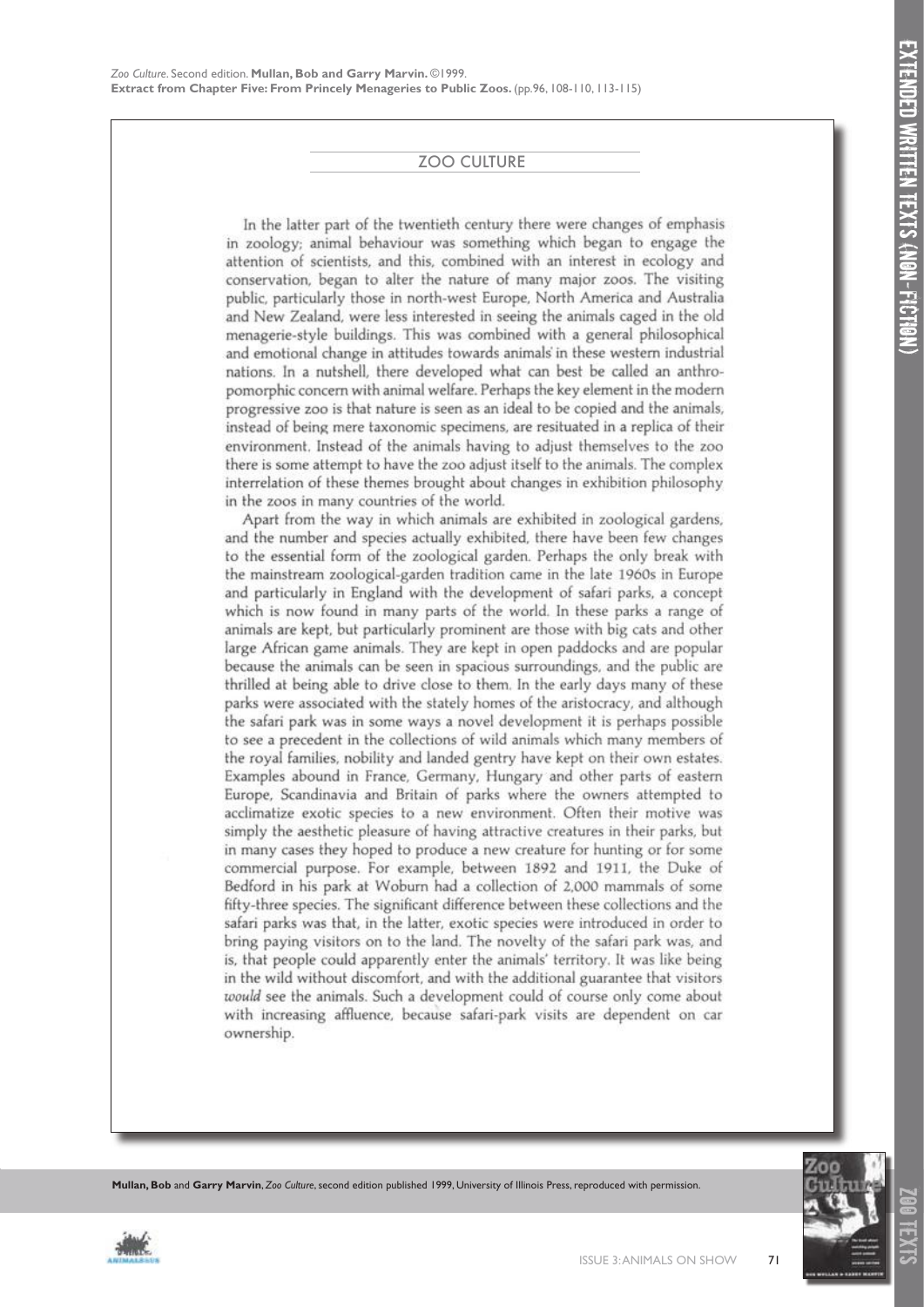As we have said, there have obviously been changes in the nature of zoological gardens and there have been radical revisions of their exhibition philosophy, a result of the concern for what the zoological garden should be attempting to achieve. From about the mid-twentieth century in the major zoos of North America, north-west Europe, Australia and New Zealand those who were managing zoos became concerned about the nature of the zoo itself. It was no longer enough to have animals solely for exhibition; one had to think about why one had them and what to do with them. But fundamentally whatever the changes prompted by such thinking, zoos still consist of animals kept in enclosures of greater or lesser complexity which the public can walk past to view the animals.

**Extract from Chapter Six: The Cultural Status of the Zoo. (pp.126-130)**

#### **ZOOS AND EDUCATION**

We have argued that unlike museums and art galleries, zoos contain collections which are easy to understand because the items on display need no interpretation. For centuries and in all cultures this display was unproblematic (indeed in many modern zoos it is still unproblematic); the animals were strange and unusual and simply excited the interest and curiosity of those who came to see them - they wanted to know where they came from and whether there was anything special about them. Those who put them on display had to do little more than make them visible.

Although different publics go to zoos with different perceptions and interests, zoos are traditionally places of popular entertainment, and yet we found no director who suggested that the aim of his zoo was primarily to provide entertainment. It would seem that because of international co-operation among zoos, the ideology of conservation and education has spread. All directors claimed that education was a fundamental concern and more particularly they argued that the intention was to give people an understanding of the natural world in order to preserve that world. However poor the zoo, however restricted the resources and however close they were to having basic, bare cages, all directors paid at least lip-service to the ideals of education, to the aim of converting the zoo experience into more than the simple viewing of a caged animal. Some directors explained that, in positing education as their primary aim, they were not looking beyond the zoo and merely wished to persuade their public to respect and not mistreat the animals in the zoo. The problem which all of them face, however great their resources, is that because zoos are not traditionally places of education it is difficult to make them so. Most zoo visitors around the world see the zoo as a cheap place for a day of fun (in most parts of the world apart from North America, Europe and Australasia the price of entrance to the zoo is well below the cost of any other entertainment, and in most cases the ticket price is purely nominal), and do not come predisposed to learn about the animals.



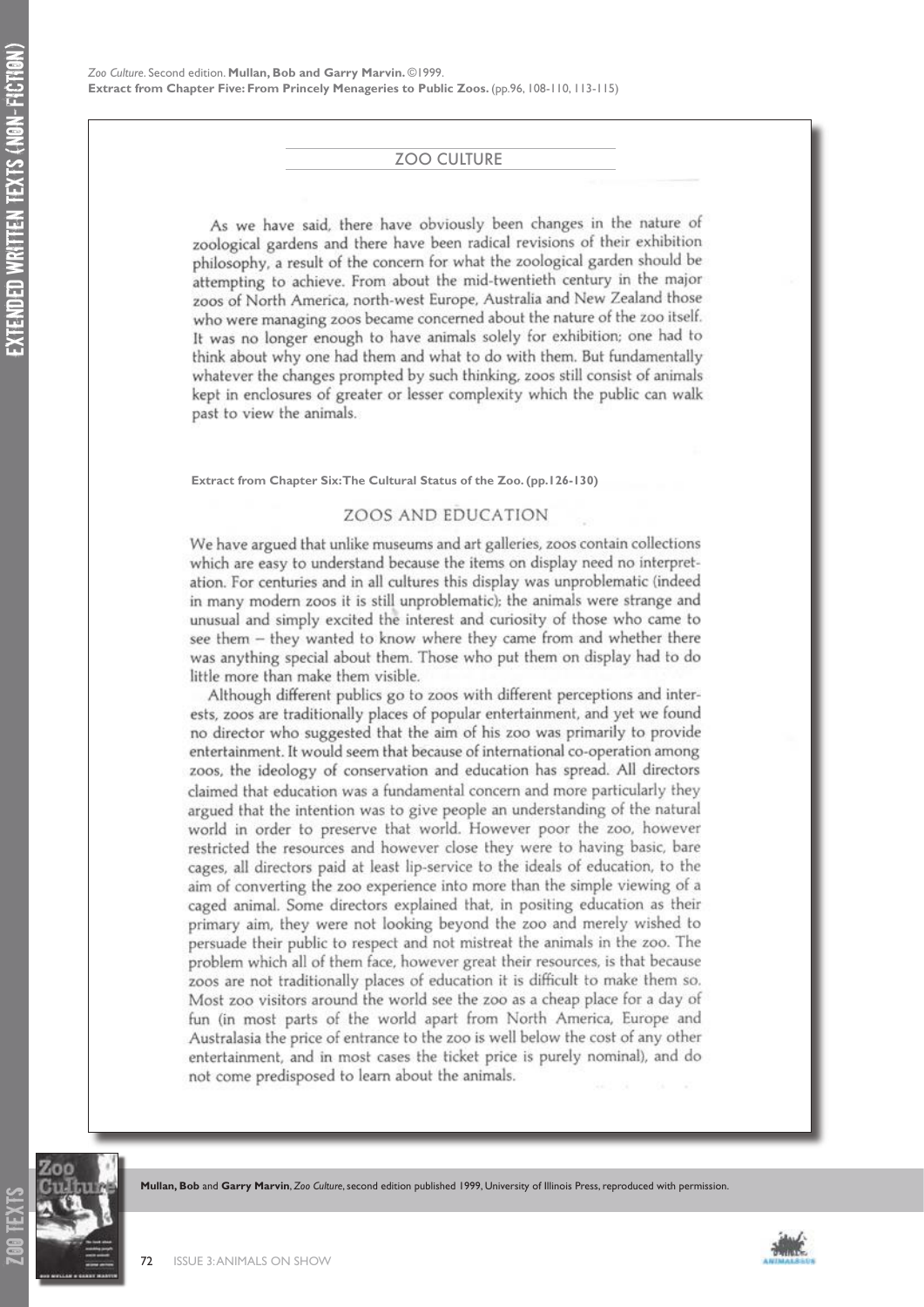Zoos with considerable financial resources are able to offer formal educational services to certain members of the public. Many have paid teaching staff, classrooms and structured programmes for school groups. Here the zoo becomes an extension of the school. Not surprisingly the zoos of western industrial nations offer the more sophisticated programmes in biology, zoology and ecology, but even the less affluent zoos in other nations attempt to provide some teaching for school groups. Indeed with the international contact between members of the zoo world it seems that zoos must assume some sort of educational character in order to maintain credibility when making a claim for status above that of mere entertainers. The majority of the public, however, do not participate in the main programmes and the majority of directors realize that people do not come to the zoo for an educational experience. They accept that offering obtrusive formal instruction is unlikely either to attract or to hold attention. The requirements of the public on the whole are minimal  $-$  they want to know the name of the animal, where it comes from and perhaps some basic information about behaviour. Beyond this they are not much interested.

The sorts of information and programmes one finds in zoos do not vary in essence (although they certainly do in quality) from culture to culture. The essential message is always a similar amalgam of scientific zoology, ecology and conservation. Despite the enormous variety in responses to and attitudes towards animals in different cultures this does not seem to be reflected in zoo philosophies throughout the world. One does not even find the equivalent of the museums which are established to glorify a particular period of history or to give a sense of national pride. The story which zoos implicitly attempt to tell about the relationship between man and the natural world is an acultural one. The idea of developing zoos which are culturally specific seems alien to the modern zoo world. Perhaps the only significant exception to this is the Biblical Zoo in Jerusalem where the enclosures carry notices quoting biblical references to particular animals.

Wild animals are insignificant in the lives of most people who visit zoos, yet the aim of many directors is to make them significant. The thrust of educational programmes seems to be an attempt to neutralize particular cultural perceptions of animals and to take the visitor beyond the primary idiosyncratic experience of the individual animal in the cage in order to explain that the animal is a representative of a particular species with particular zoological and behavioural characteristics which are normally revealed in a particular ecological setting. In an important sense the individual animals on display are of little account in that the story of their lives in that particular setting and of their relations with others in the zoo is not the one the directors wish to tell. Information provided about animals does not focus on the lives of those in captivity but on how they would or should live in the wild. Indeed, in all but the best zoos it cannot be otherwise, for as Batten has argued:

Should one learn that the chimpanzee, for example, is a neurotic humanoid that cadges food from humans, and throws tantrums and excreta should this not materialize? Or that the orang-utan, which by nature seldom descends to the soft forest floor, is a pathetic bundle of matted red fur in the corner of a tiled cell?

(Batten, 1976: 22)



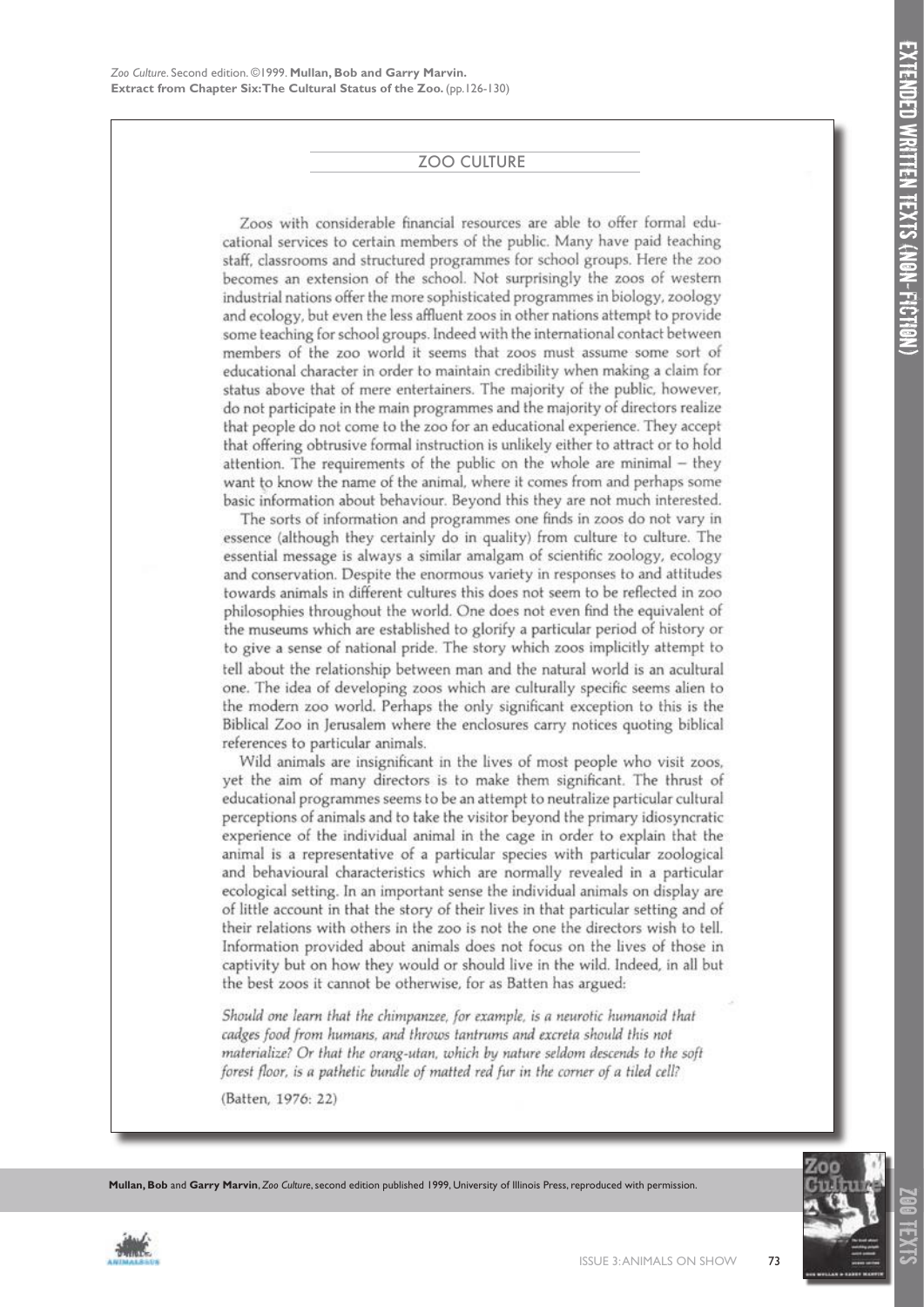*Zoo Culture*. Second edition. ©1999. **Mullan, Bob and Garry Marvin. Extract from Chapter Six: The Cultural Status of the Zoo.** (pp.126-130)

### ZOO CULTURE

To be fully successful this process of reorientation has to cause a shift of focus beyond the confines of the zoo and to prompt people to place the animal imaginatively in a completely different context: that of a natural habitat of which it might have no experience. For the majority of visitors, though, that is not the purpose of their visit; it is that particular animal in the cage in front of them which is important, it is *that* particular animal which provides interest, entertainment or excitement and not some abstract quality or set of relations associated with it. Most do not seek to understand the animal or to think beyond it. In many societies it is especially difficult to achieve this level of interest for it involves establishing a concern for an animal and a habitat of another country which the visitors are unlikely to see. It is difficult enough to persuade people in affluent western nations to take notice of the plight of fellow human beings in other nations, so to expect zoo visitors around the world to interest themselves in the plight of animals seems over-optimistic. 'Jungle World' in the Bronx, New York, was established to foster concern for the fate of the tropical rainforests of the world, but one wonders how many of those who pass through it and express admiration for it will continue to take an active part in what happens to the rainforest in Brazil for example. It is even more difficult to believe that the millions who visit Beijing or Bombay zoos can be persuaded that they ought to be concerned about Chinese or Indian habitats, let alone Brazilian rainforests.

Pegi Harvey, of the education department at San Diego Zoo, said that her objective was to get visitors to 'experience a sense of wildlife'. It would seem that if zoos are going to have any success in reshaping the public's view of animals then a naturalistic setting is essential. To achieve this of course requires vast financial resources to which few have access. There is, however, another element which directors are able to work with - the fact that most people seem to treat the zoo as though it were a variety show. People like to see animals acting and, as we have described, what many directors have done is to restructure the nature of the animal show to carry a message. Most of the shows are quite simple in that they demonstrate how certain animals can leap, climb or manipulate objects, and the presenter then explains why they are able to act in such a way. Perhaps the most 'pure' educational show is that in San Diego Zoo which features only North American wildlife. Here, for example, the trainers demonstrate how far a cougar can jump, and they then bring out a red-tailed hawk and emphasize its powerful sight by pointing to a wooden replica of a San Diego newspaper nailed to a distant tree and explaining that the hawk would be able to make out the words if it could read. A coatimundi is made to find hidden sweets and so demonstrate its powers of smell. And in order to show how an owl pinpoints sound and attacks its prey, the trainers explain the anatomy of the owl on display and allow it to pounce on a model skunk.



**Mullan, Bob** and **Garry Marvin**, *Zoo Culture*, second edition published 1999, University of Illinois Press, reproduced with permission.

extended written textS (non-fiction)

EXTENDED WRITTEN TEXTS (NON-FICTION)

74 ISSUE 3: ANIMALS ON SHOW